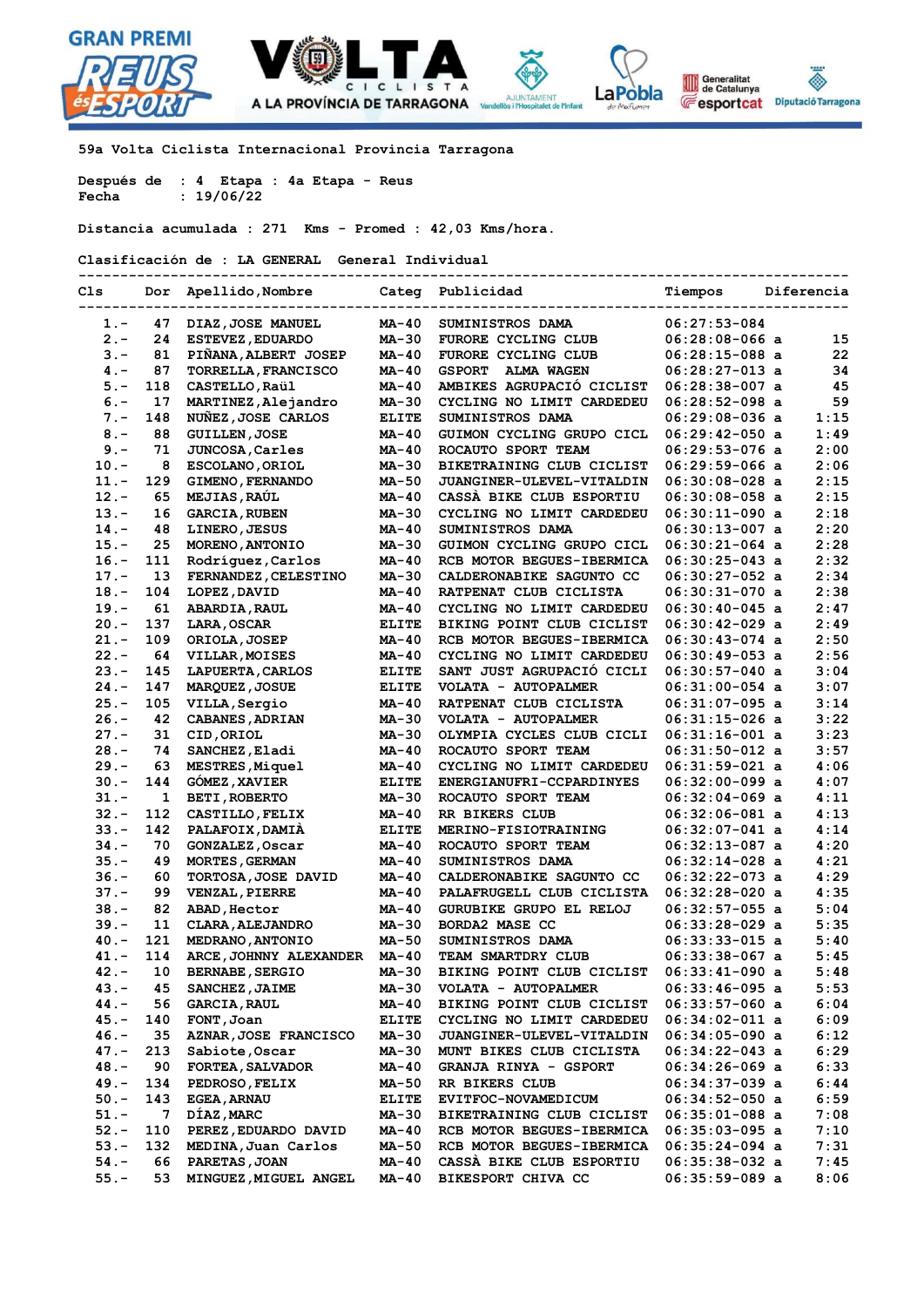





Vandellos i l'H



| $56. -$ | 94             | Sancho, Batiste               | $MA-40$      | MONTSIA PENYA CICLISTA    | $06:36:03-097$ a | 8:10  |
|---------|----------------|-------------------------------|--------------|---------------------------|------------------|-------|
| $57. -$ | 125            | MOLINA, SANTIAGO              | MA-50        | NAÏFAR-XP TEAM            | $06:36:33-041$ a | 8:40  |
| $58. -$ | 32             | <b>ARTIGUES, JORDI</b>        | $MA-30$      | ENERGIANUFRI-CCPARDINYES  | $06:36:40-046$ a | 8:47  |
| $59. -$ | 108            | LUCAS, ANDRES                 | $MA-40$      | RCB MOTOR BEGUES-IBERMICA | $06:36:46-007$ a | 8:53  |
| $60. -$ | 43             | EDO, GERARDO                  | $MA-30$      | VOLATA - AUTOPALMER       | $06:36:54-029$ a | 9:01  |
| $61. -$ | 89             | VALVERDE, JUAN MANUEL         | $MA-40$      | KEPASA TIU CLUB ESPORTIU  | $06:37:06-097$ a | 9:13  |
| $62 -$  | 101            | REÑE, Bernat                  | $MA-40$      | PLABIKE MOLLERUSSA CLUB C | $06:37:14-085$ a | 9:21  |
| $63 -$  | $\overline{2}$ | <b>GARCIA, ADRIA</b>          | MA-30        | ROCAUTO SPORT TEAM        | $06:37:15-039$ a | 9:22  |
| $64. -$ | 55             | BENITEZ DE LA, JOSE MAR MA-40 |              | BIKETRAINING CLUB CICLIST | $06:37:25-079$ a | 9:32  |
| $65. -$ | 38             | MARTINEZ, JOSÉ ANTONIO        | MA-30        | RATPENAT CLUB CICLISTA    | $06:37:25-098$ a | 9:32  |
| $66. -$ | 149            | MARTI, ANNABEL                | $F-ELI$      | <b>CATEMA.CAT</b>         | $06:37:26-007$ a | 9:33  |
| $67 -$  | 97             | <b>MARIN, OLEGUER</b>         | $MA-40$      | OLYMPIA CYCLES CLUB CICLI | $06:37:26-075$ a | 9:33  |
| $68. -$ | 122            | LLOSES, Ramon                 | MA-50        | BICI 3.0 CLUB CICLISTA    | $06:37:29-083$ a | 9:36  |
| $69. -$ | 59             | <b>ALAPONT, RAUL</b>          | $MA-40$      | CALDERONABIKE SAGUNTO CC  | $06:37:38-074$ a | 9:45  |
| $70. -$ | 106            | <b>BERENGUERAS, Gerard</b>    | $MA-40$      | RCB MOTOR BEGUES-IBERMICA | $06:37:40-052$ a | 9:47  |
| $71. -$ | 9              | <b>MIRALLES, ORIOL</b>        | $MA-30$      | BIKETRAINING CLUB CICLIST | $06:38:14-078$ a | 10:21 |
| $72. -$ | 103            | <b>GONZALEZ, Angel</b>        | $MA-40$      | RATPENAT CLUB CICLISTA    | $06:38:49-032$ a | 10:56 |
| $73 -$  | 51             | PARRA, MIGUEL                 | $MA-40$      | SUMINISTROS DAMA          | $06:38:53-014$ a | 11:00 |
| $74. -$ | 78             | FARACO, SERGIO                | $MA-40$      | NAÏFAR-XP TEAM            | $06:41:14-029$ a | 13:21 |
| $75. -$ | 19             | MARTINEZ, JUAN MANUEL         | $MA-30$      | CLUB CICLISTA CATRAL - TE | $06:41:35-055$ a | 13:42 |
| $76. -$ | 6              | <b>SAGASTUME, GERMAN</b>      | $MA-30$      | ARANES D'ESP.D'IVERN BTT  | $06:41:38-017$ a | 13:45 |
| $77. -$ | 138            | <b>CUEVAS, ALEIX</b>          | <b>ELITE</b> | BONAVISTA PENYA CICLISTA  | $06:41:45-003$ a | 13:52 |
| $78. -$ | 100            | <b>BADIA, JAUME</b>           | $MA-40$      | PLABIKE MOLLERUSSA CLUB C | $06:41:55-037$ a | 14:02 |
| $79. -$ | 107            | <b>CEBRIÁN, JAIME</b>         | $MA-40$      | RCB MOTOR BEGUES-IBERMICA | $06:42:15-015$ a | 14:22 |
| $80. -$ | 96             | CABALLERO, JONATAN            | $MA-40$      | ODENA ESPORT CICLISTA     | $06:42:25-091$ a | 14:32 |
| $81. -$ | 40             | JUAN, JORDI                   | MA-30        | SARRIA DE TER CLUB CICLIS | $06:42:30-038$ a | 14:37 |
| $82 -$  | 139            | CALERO, VICTOR                | <b>ELITE</b> | CALDERONABIKE SAGUNTO CC  | $06:43:03-044$ a | 15:10 |
| $83 -$  | 72             | LLETI, Joan Andreu            | $MA-40$      | ROCAUTO SPORT TEAM        | $06:43:54-027$ a | 16:01 |
| $84. -$ | 141            | MOLTÓ, PAU                    | <b>ELITE</b> | MERINO-FISIOTRAINING      | $06:44:06-051$ a | 16:13 |
| $85. -$ | 73             | SAMPEDRO, NANDO               | $MA-40$      | ROCAUTO SPORT TEAM        | $06:44:15-031$ a | 16:22 |
| $86. -$ | 37             | PICADIZO, ROBERT              | $MA-30$      | PLABIKE MOLLERUSSA CLUB C | $06:46:15-094$ a | 18:22 |
| $87. -$ | 80             | CARO, Jaume                   | $MA-40$      | FURORE CYCLING CLUB       | $06:48:00-009$ a | 20:07 |
| $88. -$ | 12             | PRATS, RICHARD                | $MA-30$      | <b>BORDA2 MASE CC</b>     | $06:48:31-019$ a | 20:38 |
| $89. -$ | 3              | SOLA, Andoni                  | MA-30        | ROCAUTO SPORT TEAM        | $06:48:58-045$ a | 21:05 |
| $90 -$  | 151            | POVEDA, CARLOTA               | $F-ELI$      | <b>CATEMA.CAT</b>         | $06:51:31-093$ a | 23:38 |
| $91. -$ | 34             | ALACREU, ALVARO               | MA-30        | JUANGINER-ULEVEL-VITALDIN | $06:52:08-088$ a | 24:15 |
| $92 -$  | 68             | <b>GOMEZ, JONAS</b>           | $MA-40$      | CATALUNYA SUD CLUB CICLIS | $07:00:29-027$ a | 32:36 |
| $93 -$  | 154            | SOLÉS, ALBA                   | $F-ELI$      | EDIBIKES CLUB CICLISTA    | $07:10:44-006$ a | 42:51 |
| $94. -$ | 157            | <b>FERNANDEZ, ESTHER</b>      | $F-S23$      | CATEMA.CAT                | $07:18:56-062$ a | 51:03 |
| $95. -$ | 159            | <b>TORRES, ESTHER</b>         | $F-S23$      | CATEMA.CAT                | $07:21:47-085$ a | 53:54 |

**Clasificación de : Master 30**

**-------------------------------------------------------------------------------------------- Cls Dor Apellido,Nombre Categ Publicidad Tiempos Diferencia -------------------------------------------------------------------------------------------- 1.- 24 ESTEVEZ,EDUARDO MA-30 FURORE CYCLING CLUB 06:28:08-066 2.- 17 MARTINEZ,Alejandro MA-30 CYCLING NO LIMIT CARDEDEU 06:28:52-098 a 44 3.- 8 ESCOLANO,ORIOL MA-30 BIKETRAINING CLUB CICLIST 06:29:59-066 a 1:51** 1.5. 6 ESCOLARO, ORTOL 1.4 50 BIRETRATINING CHOB CICLIST 00.25.35 000 a 2:03<br> **1.** 16 GARCIA, RUBEN MA-30 CYCLING NO LIMIT CARDEDEU 06:30:11-090 a 2:03<br>
5. - 25 MORENO. ANTONIO MA-30 GUIMON CYCLING GRUPO CICL 06:30:21-064  **5.- 25 MORENO,ANTONIO MA-30 GUIMON CYCLING GRUPO CICL 06:30:21-064 a 2:13 6.- 13 FERNANDEZ,CELESTINO MA-30 CALDERONABIKE SAGUNTO CC 06:30:27-052 a 2:19 7.- 42 CABANES,ADRIAN MA-30 VOLATA - AUTOPALMER 06:31:15-026 a 3:07 8.- 31 CID,ORIOL MA-30 OLYMPIA CYCLES CLUB CICLI 06:31:16-001 a 3:08 9.- 1 BETI,ROBERTO MA-30 ROCAUTO SPORT TEAM 06:32:04-069 a 3:56 10.- 11 CLARA,ALEJANDRO MA-30 BORDA2 MASE CC 06:33:28-029 a 5:20 11.- 10 BERNABE,SERGIO MA-30 BIKING POINT CLUB CICLIST 06:33:41-090 a 5:33 12.- 45 SANCHEZ,JAIME MA-30 VOLATA - AUTOPALMER 06:33:46-095 a 5:38 13.- 35 AZNAR,JOSE FRANCISCO MA-30 JUANGINER-ULEVEL-VITALDIN 06:34:05-090 a 5:57 14.- 213 Sabiote,Oscar MA-30 MUNT BIKES CLUB CICLISTA 06:34:22-043 a 6:14 15.- 7 DÍAZ,MARC MA-30 BIKETRAINING CLUB CICLIST 06:35:01-088 a 6:53 16.- 32 ARTIGUES,JORDI MA-30 ENERGIANUFRI-CCPARDINYES 06:36:40-046 a 8:32 17.- 43 EDO,GERARDO MA-30 VOLATA - AUTOPALMER 06:36:54-029 a 8:46 18.- 2 GARCIA,ADRIA MA-30 ROCAUTO SPORT TEAM 06:37:15-039 a 9:07 19.- 38 MARTÍNEZ,JOSÉ ANTONIO MA-30 RATPENAT CLUB CICLISTA 06:37:25-098 a 9:17 20.- 9 MIRALLES,ORIOL MA-30 BIKETRAINING CLUB CICLIST 06:38:14-078 a 10:06 21.- 19 MARTINEZ,JUAN MANUEL MA-30 CLUB CICLISTA CATRAL - TE 06:41:35-055 a 13:27**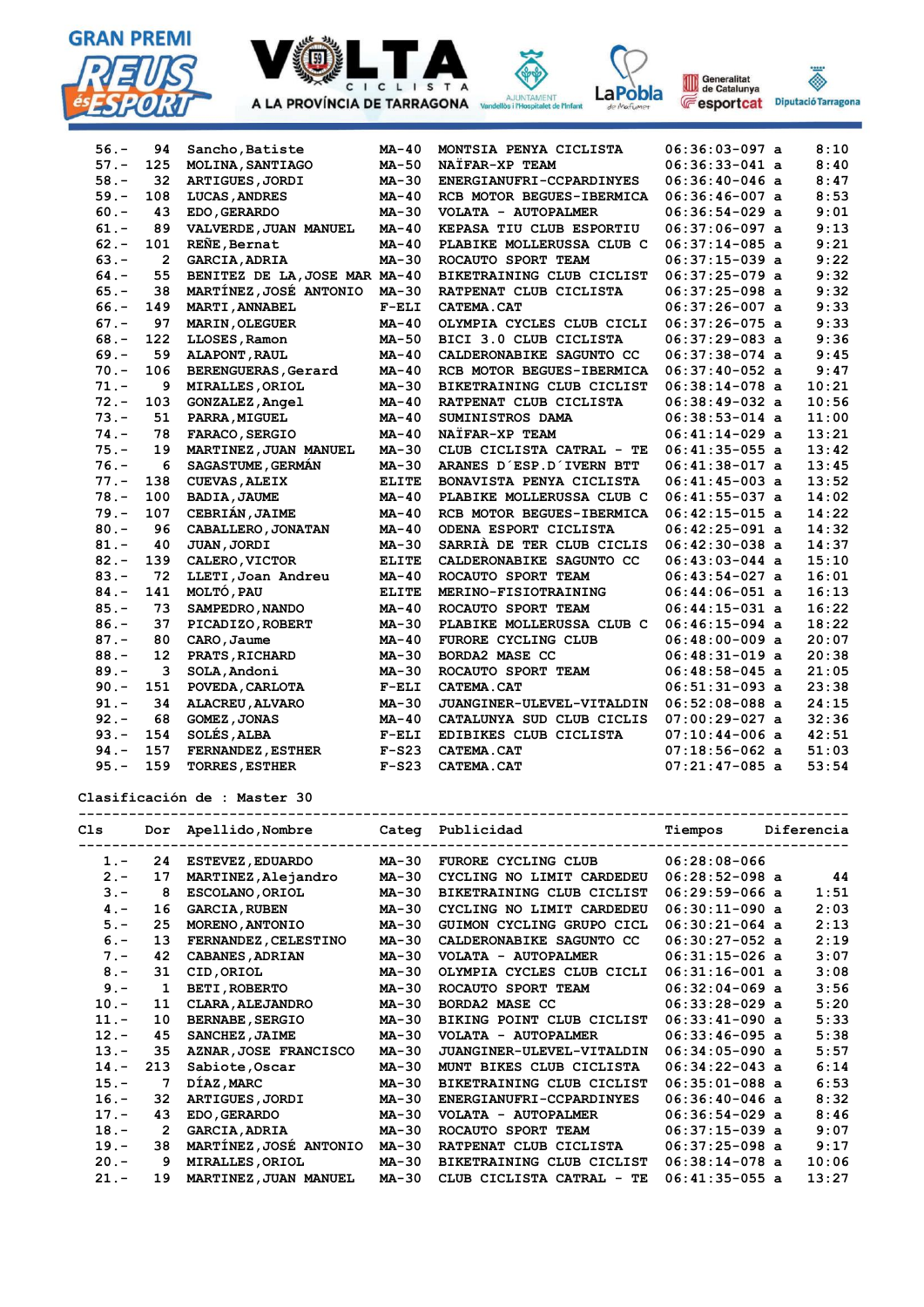







| Tarrago<br>o |  |
|--------------|--|

| $22 -$  |    | 6 SAGASTUME, GERMAN     |       | MA-30 ARANES D'ESP.D'IVERN BTT                 | $06:41:38-017$ a | 13:30 |
|---------|----|-------------------------|-------|------------------------------------------------|------------------|-------|
| $23 -$  | 40 | <b>JUAN, JORDI</b>      |       | MA-30 SARRIÀ DE TER CLUB CICLIS 06:42:30-038 a |                  | 14:22 |
| $24. -$ | 37 | PICADIZO, ROBERT        |       | MA-30 PLABIKE MOLLERUSSA CLUB C                | $06:46:15-094$ a | 18:07 |
| $25. -$ | 12 | <b>PRATS, RICHARD</b>   |       | MA-30 BORDA2 MASE CC                           | $06:48:31-019$ a | 20:23 |
| $26. -$ | 3  | SOLA, Andoni            | MA-30 | ROCAUTO SPORT TEAM                             | $06:48:58-045$ a | 20:50 |
| $27. -$ | 34 | <b>ALACREU , ALVARO</b> | MA-30 | JUANGINER-ULEVEL-VITALDIN                      | $06:52:08-088$ a | 24:00 |

## **Clasificación de : Master 40**

**-------------------------------------------------------------------------------------------- Cls Dor Apellido,Nombre Categ Publicidad Tiempos Diferencia -------------------------------------------------------------------------------------------- 1.- 47 DIAZ,JOSE MANUEL MA-40 SUMINISTROS DAMA 06:27:53-084 2.- 81 PIÑANA,ALBERT JOSEP MA-40 FURORE CYCLING CLUB 06:28:15-088 a 22 3.- 87 TORRELLA,FRANCISCO MA-40 GSPORT ALMA WAGEN 06:28:27-013 a 34 4.- 118 CASTELLO,Raül MA-40 AMBIKES AGRUPACIÓ CICLIST 06:28:38-007 a 45 5.- 88 GUILLEN,JOSE MA-40 GUIMON CYCLING GRUPO CICL 06:29:42-050 a 1:49 6.- 71 JUNCOSA,Carles MA-40 ROCAUTO SPORT TEAM 06:29:53-076 a 2:00 7.- 65 MEJIAS,RAÚL MA-40 CASSÀ BIKE CLUB ESPORTIU 06:30:08-058 a 2:15 8.- 48 LINERO,JESUS MA-40 SUMINISTROS DAMA 06:30:13-007 a 2:20 MA-40 RCB MOTOR BEGUES-IBERMICA 06:30:25-043 a 10.- 104 LOPEZ,DAVID MA-40 RATPENAT CLUB CICLISTA 06:30:31-070 a 2:38 11.- 61 ABARDIA,RAUL MA-40 CYCLING NO LIMIT CARDEDEU 06:30:40-045 a 2:47 12.- 109 ORIOLA,JOSEP MA-40 RCB MOTOR BEGUES-IBERMICA 06:30:43-074 a 2:50 13.- 64 VILLAR,MOISES MA-40 CYCLING NO LIMIT CARDEDEU 06:30:49-053 a 2:56 14.-40 CICLING NG 21.1-1 CICLISTA** 06:31:07-095 a 3:14<br>MA-40 RATPENAT CLUB CICLISTA 06:31:07-095 a 3:14  **15.- 74 SANCHEZ,Eladi MA-40 ROCAUTO SPORT TEAM 06:31:50-012 a 3:57 16.- 63 MESTRES,Miquel MA-40 CYCLING NO LIMIT CARDEDEU 06:31:59-021 a 4:06 17.- 112 CASTILLO,FELIX MA-40 RR BIKERS CLUB 06:32:06-081 a 4:13 18.- 70 GONZALEZ,Oscar MA-40 ROCAUTO SPORT TEAM 06:32:13-087 a 4:20 19.- 49 MORTES,GERMAN MA-40 SUMINISTROS DAMA 06:32:14-028 a 4:21 20.- 60 TORTOSA,JOSE DAVID MA-40 CALDERONABIKE SAGUNTO CC 06:32:22-073 a 4:29 21.- 99 VENZAL,PIERRE MA-40 PALAFRUGELL CLUB CICLISTA 06:32:28-020 a 4:35 22.- 82 ABAD,Hector MA-40 GURUBIKE GRUPO EL RELOJ 06:32:57-055 a 5:04 23.- 114 ARCE,JOHNNY ALEXANDER MA-40 TEAM SMARTDRY CLUB 06:33:38-067 a 5:45**<br>**24.- 56 GARCIA, RAUL MA-40 BIKING POINT CLUB CICLIST 06:33:57-060 a 6:04**<br>**25.- 90 FORTEA, SALVADOR MA-40 GRANJA RINYA - GSPORT 06:34:26-069 a 24.- 56 GARCIA,RAUL MA-40 BIKING POINT CLUB CICLIST 06:33:57-060 a 6:04 MA-40 GRANJA RINYA - GSPORT** 06:34:26-069 a 6:33  **26.- 110 PEREZ,EDUARDO DAVID MA-40 RCB MOTOR BEGUES-IBERMICA 06:35:03-095 a 7:10 27.- 66 PARETAS,JOAN MA-40 CASSÀ BIKE CLUB ESPORTIU 06:35:38-032 a 7:45 28.- 53 MINGUEZ,MIGUEL ANGEL MA-40 BIKESPORT CHIVA CC 06:35:59-089 a 8:06 29.- 94 Sancho,Batiste MA-40 MONTSIA PENYA CICLISTA 06:36:03-097 a 8:10 MA-40 RCB MOTOR BEGUES-IBERMICA 06:36:46-007 a 8:53 31.- 89 VALVERDE,JUAN MANUEL MA-40 KEPASA TIU CLUB ESPORTIU 06:37:06-097 a 9:13 32.- 101 REÑE,Bernat MA-40 PLABIKE MOLLERUSSA CLUB C 06:37:14-085 a 9:21 33.- 55 BENITEZ DE LA,JOSE MAR MA-40 BIKETRAINING CLUB CICLIST 06:37:25-079 a 9:32 34.- 97 MARIN,OLEGUER MA-40 OLYMPIA CYCLES CLUB CICLI 06:37:26-075 a 9:33 35.- 59 ALAPONT,RAUL MA-40 CALDERONABIKE SAGUNTO CC 06:37:38-074 a 9:45 MA-40 RCB MOTOR BEGUES-IBERMICA 06:37:40-052 a 9:47 37.- 103 GONZALEZ,Angel MA-40 RATPENAT CLUB CICLISTA 06:38:49-032 a 10:56 38.- 51 PARRA,MIGUEL MA-40 SUMINISTROS DAMA 06:38:53-014 a 11:00 39.- 78 FARACO,SERGIO MA-40 NAÏFAR-XP TEAM 06:41:14-029 a 13:21 40.- 100 BADIA,JAUME MA-40 PLABIKE MOLLERUSSA CLUB C 06:41:55-037 a 14:02 MA-40 RCB MOTOR BEGUES-IBERMICA 06:42:15-015 a 14:22 42.- 96 CABALLERO,JONATAN MA-40 ODENA ESPORT CICLISTA 06:42:25-091 a 14:32 43.- 72 LLETI,Joan Andreu MA-40 ROCAUTO SPORT TEAM 06:43:54-027 a 16:01 44.- 73 SAMPEDRO,NANDO MA-40 ROCAUTO SPORT TEAM 06:44:15-031 a 16:22 45.- 80 CARO,Jaume MA-40 FURORE CYCLING CLUB 06:48:00-009 a 20:07 46.- 68 GOMEZ,JONAS MA-40 CATALUNYA SUD CLUB CICLIS 07:00:29-027 a 32:36**

**Clasificación de : Master 50**

| Cls |                                      | Dor Apellido, Nombre                                                                                |                                  | Categ Publicidad                                                                                           | Tiempos                                                                    | Diferencia |                      |
|-----|--------------------------------------|-----------------------------------------------------------------------------------------------------|----------------------------------|------------------------------------------------------------------------------------------------------------|----------------------------------------------------------------------------|------------|----------------------|
|     | $2. - 121$<br>$3 - 134$<br>$4 - 132$ | 1.- 129 GIMENO, FERNANDO<br><b>MEDRANO, ANTONIO</b><br><b>PEDROSO, FELIX</b><br>MEDINA, Juan Carlos | MA-50<br>MA-50<br>MA-50<br>MA-50 | <b>JUANGINER-ULEVEL-VITALDIN</b><br><b>SUMINISTROS DAMA</b><br>RR BIKERS CLUB<br>RCB MOTOR BEGUES-IBERMICA | $06:30:08-028$<br>$06:33:33-015$ a<br>$06:34:37-039$ a<br>$06:35:24-094$ a |            | 3:25<br>4:29<br>5:16 |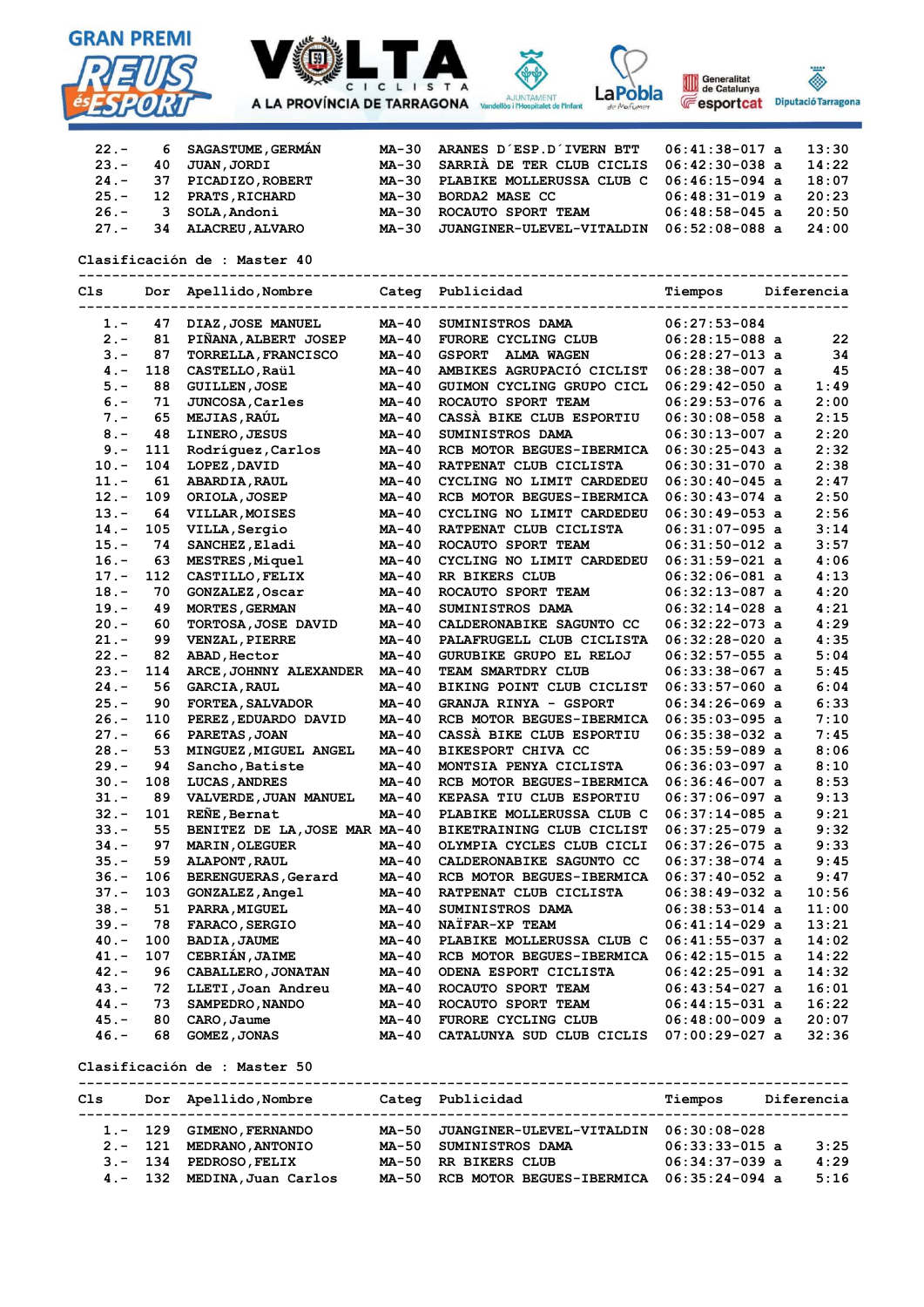| <b>GRAN PREMI</b>       |           |                                                                                       |                     |                      |                         |                                      |                                        |                |
|-------------------------|-----------|---------------------------------------------------------------------------------------|---------------------|----------------------|-------------------------|--------------------------------------|----------------------------------------|----------------|
|                         |           |                                                                                       | CICLIST             |                      |                         | aPobla                               | Generalitat<br>de Catalunya            | <b>SALES</b>   |
|                         |           | <b>A LA PROVÍNCIA DE TARRAGONA</b> Vandellòs i l'Hospitalet de l'Infant               |                     |                      |                         |                                      | <b>E</b> esportcat Diputació Tarragona |                |
|                         |           |                                                                                       |                     |                      |                         |                                      |                                        |                |
|                         |           | 5.- 125 MOLINA,SANTIAGO<br>6.- 122 LLOSES, Ramon                                      |                     |                      | MA-50 NAÏFAR-XP TEAM    | MA-50 BICI 3.0 CLUB CICLISTA         | $06:36:33-041$ a<br>$06:37:29-083$ a   | 6:25<br>7:21   |
|                         |           |                                                                                       |                     |                      |                         |                                      |                                        |                |
|                         |           | Clasificación de : Femines Sub23                                                      |                     |                      |                         | ----------------------------------   |                                        |                |
|                         |           | Cls Dor Apellido, Nombre Categ Publicidad                                             |                     |                      |                         |                                      | Tiempos Diferencia                     |                |
|                         |           |                                                                                       |                     |                      |                         |                                      |                                        |                |
|                         |           | 1.- 157 FERNANDEZ, ESTHER F-S23 CATEMA.CAT<br>2.- 159 TORRES, ESTHER F-S23 CATEMA.CAT |                     |                      |                         |                                      | $07:18:56-062$                         |                |
|                         |           |                                                                                       |                     |                      |                         |                                      | $07:21:47-085$ a 2:51                  |                |
|                         |           | Clasificación de : Femines Elit                                                       |                     |                      |                         |                                      |                                        |                |
|                         |           | Cls Dor Apellido, Nombre Categ Publicidad                                             | ------------------- |                      |                         | ------------------------------------ | Tiempos Diferencia                     |                |
|                         |           |                                                                                       |                     |                      |                         |                                      |                                        |                |
|                         |           | 1.- 149 MARTI, ANNABEL                                                                |                     |                      | <b>F-ELI CATEMA.CAT</b> |                                      | $06:37:26-007$                         |                |
|                         |           | 2.- 151 POVEDA, CARLOTA F-ELI CATEMA. CAT                                             |                     |                      |                         |                                      | $06:51:31-093$ a                       | 14:05<br>33:18 |
|                         |           | 3.- 154 SOLÉS, ALBA     F-ELI EDIBIKES CLUB CICLISTA                                  |                     |                      |                         |                                      | $07:10:44-006$ a                       |                |
|                         |           | Clasificación por equipos Classificacio per Equips                                    |                     |                      |                         |                                      |                                        |                |
| $1 -$                   |           | SUMINISTROS DAMA                                                                      |                     | 19:27:14             |                         |                                      |                                        |                |
| $2 -$                   |           | CYCLING NO LIMIT CARDEDEU                                                             |                     | 19:28:40             |                         |                                      |                                        |                |
| $3 -$                   |           | RCB MOTOR BEGUES-IBERMICA                                                             |                     | 19:31:10             |                         |                                      |                                        |                |
| $4 -$                   |           | ROCAUTO SPORT TEAM                                                                    |                     | 19:31:54             |                         |                                      |                                        |                |
| $5 -$<br>$6 -$          |           | VOLATA - AUTOPALMER<br>RATPENAT CLUB CICLISTA                                         |                     | 19:35:28<br>19:37:54 |                         |                                      |                                        |                |
| $7 -$                   |           | BIKING POINT CLUB CICLIST                                                             |                     | 19:38:20             |                         |                                      |                                        |                |
| $8 -$                   |           | CALDERONABIKE SAGUNTO CC                                                              |                     | 19:40:11             |                         |                                      |                                        |                |
| $9 -$                   |           | BIKETRAINING CLUB CICLIST                                                             |                     | 19:42:08             |                         |                                      |                                        |                |
| $10. -$<br>$11. -$      |           | FURORE CYCLING CLUB<br><b>ENERGIANUFRI-CCPARDINYES</b>                                |                     | 19:44:23<br>19:45:03 |                         |                                      |                                        |                |
| $12 -$                  |           | GURUBIKE GRUPO EL RELOJ                                                               |                     | 19:47:28             |                         |                                      |                                        |                |
| $13 -$                  |           | NAIFAR-XP TEAM                                                                        |                     | 19:50:09             |                         |                                      |                                        |                |
| $14. -$                 |           | TEAM SMARTDRY CLUB                                                                    |                     | 19:52:59             |                         |                                      |                                        |                |
| $15. -$<br>$16. -$      |           | JUANGINER-ULEVEL-VITALDIN<br>PLABIKE MOLLERUSSA CLUB C                                |                     | 19:56:21<br>20:05:24 |                         |                                      |                                        |                |
| $17 -$                  |           | <b>CATEMA.CAT</b>                                                                     |                     | 20:39:55             |                         |                                      |                                        |                |
|                         |           |                                                                                       |                     |                      |                         |                                      |                                        |                |
|                         |           | Clasificación de : Regularitat Regularitat                                            |                     |                      |                         |                                      |                                        |                |
| 1                       | 81        | PIÑANA, ALBERT JOSEP                                                                  | <b>MA-40</b>        |                      | 41 Pts                  |                                      |                                        |                |
| $\overline{\mathbf{c}}$ | 47        | DIAZ, JOSE MANUEL                                                                     | MA-40               |                      | 34 Pts                  |                                      |                                        |                |
| 3                       | 82        | ABAD, Hector                                                                          | MA-40               |                      | 33 Pts                  |                                      |                                        |                |
| 4<br>5                  | 71<br>53  | JUNCOSA, Carles<br>MINGUEZ, MIGUEL ANGEL                                              | MA-40<br>MA-40      |                      | 25 Pts<br>25 Pts        |                                      |                                        |                |
| 6                       | 24        | <b>ESTEVEZ, EDUARDO</b>                                                               | MA-30               |                      | 22 Pts                  |                                      |                                        |                |
| 7                       | 118       | CASTELLO, Raül                                                                        | MA-40               |                      | 20 Pts                  |                                      |                                        |                |
| 8                       | 129       | <b>GIMENO, FERNANDO</b>                                                               | MA-50               |                      | 17 Pts                  |                                      |                                        |                |
| 9<br>10                 | 87<br>88  | <b>TORRELLA, FRANCISCO</b><br><b>GUILLEN, JOSE</b>                                    | MA-40<br>MA-40      |                      | 16 Pts<br>16 Pts        |                                      |                                        |                |
| 11                      | 65        | <b>MEJIAS, RAÚL</b>                                                                   | MA-40               |                      | 16 Pts                  |                                      |                                        |                |
| 12                      | 19        | MARTINEZ, JUAN MANUEL                                                                 | MA-30               |                      | 15 Pts                  |                                      |                                        |                |
| 13                      | 8         | ESCOLANO, ORIOL                                                                       | MA-30               |                      | 14 Pts                  |                                      |                                        |                |
| 14<br>15                | 48<br>109 | LINERO, JESUS<br>ORIOLA, JOSEP                                                        | MA-40<br>MA-40      |                      | 13 Pts<br>13 Pts        |                                      |                                        |                |
| 16                      | 17        | MARTINEZ, Alejandro                                                                   | MA-30               |                      | 10 Pts                  |                                      |                                        |                |
| 17                      | 61        | <b>ABARDIA, RAUL</b>                                                                  | MA-40               |                      | 8 Pts                   |                                      |                                        |                |
| 18                      | 49        | <b>MORTES, GERMAN</b>                                                                 | MA-40               |                      | 8 Pts                   |                                      |                                        |                |
| 19<br>20                | 1<br>110  | <b>BETI, ROBERTO</b><br>PEREZ, EDUARDO DAVID                                          | MA-30<br>MA-40      |                      | 7 Pts<br>7 Pts          |                                      |                                        |                |
| 21                      | 11        | <b>CLARA, ALEJANDRO</b>                                                               | MA-30               |                      | 5 Pts                   |                                      |                                        |                |
| 22                      | 31        | CID, ORIOL                                                                            | MA-30               |                      | 3 Pts                   |                                      |                                        |                |

 **23 13 FERNANDEZ,CELESTINO MA-30 2 Pts 24 106 BERENGUERAS,Gerard MA-40 1 Pts**